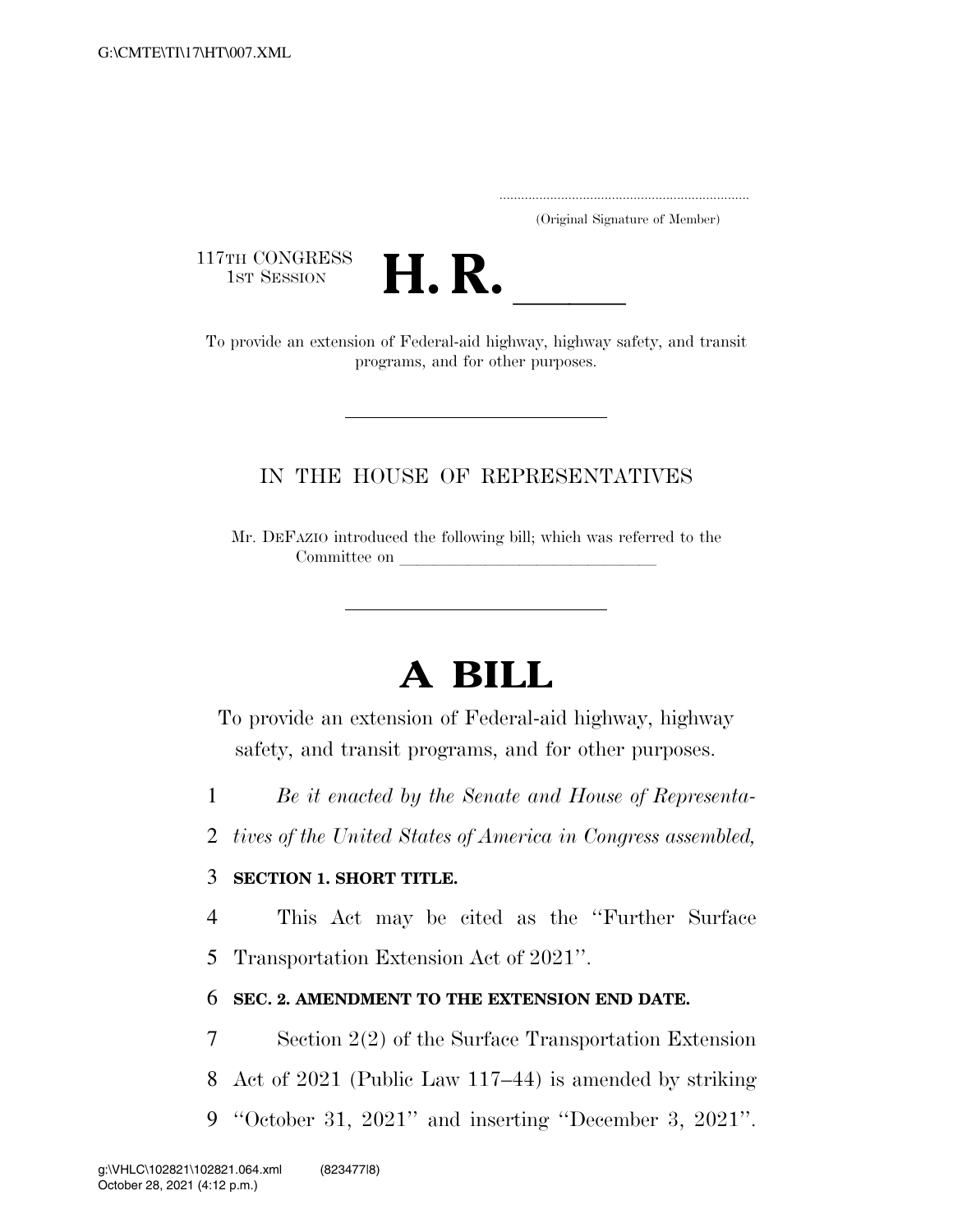| 1              | SEC. 3. AMENDMENT FOR FEDERAL EMPLOYEE COMPENSA-                      |
|----------------|-----------------------------------------------------------------------|
| $\overline{2}$ | TION FOLLOWING HIGHWAY TRUST FUND EX-                                 |
| 3              | PIRATION.                                                             |
| $\overline{4}$ | Section 108(b) of the Surface Transportation Exten-                   |
| 5              | sion Act of $2021$ (Public Law 117–44) is amended by                  |
| 6              | striking "that begins" and all that follows through the pe-           |
| 7              | riod at the end and inserting the following: "that begins             |
| 8              | $on$ —                                                                |
| 9              | $(1)$ October 1, 2021, and ends on or before                          |
| 10             | the date of enactment of this Act; or                                 |
| 11             | $\lq(2)$ November 1, 2021, and ends on or before                      |
| 12             | the date of enactment of the Further Surface Trans-                   |
| 13             | portation Extension Act of 2021.".                                    |
| 14             | SEC. 4. EXTENSION OF EXPENDITURE AUTHORITY FOR THE                    |
| 15             | HIGHWAY TRUST FUND, SPORT FISH RES-                                   |
| 16             | TORATION AND BOATING TRUST FUND, AND                                  |
| 17             | <b>LEAKING</b><br><b>UNDERGROUND</b><br><b>STORAGE</b><br><b>TANK</b> |
| 18             | TRUST FUND.                                                           |
| 19             | (a) HIGHWAY TRUST FUND.—Section 9503 of the                           |
| 20             | Internal Revenue Code of 1986 is amended—                             |
| 21             | (1) in subsections (b)(6)(B), (c)(1), and (e)(3)                      |
| 22             | by striking "November 1, 2021" and inserting "De-                     |
| 23             | cember 4, $2021$ "; and                                               |
| 24             | (2) by striking "Surface Transportation Exten-                        |
| 25             | sion Act of 2021" each place it appears and insert-                   |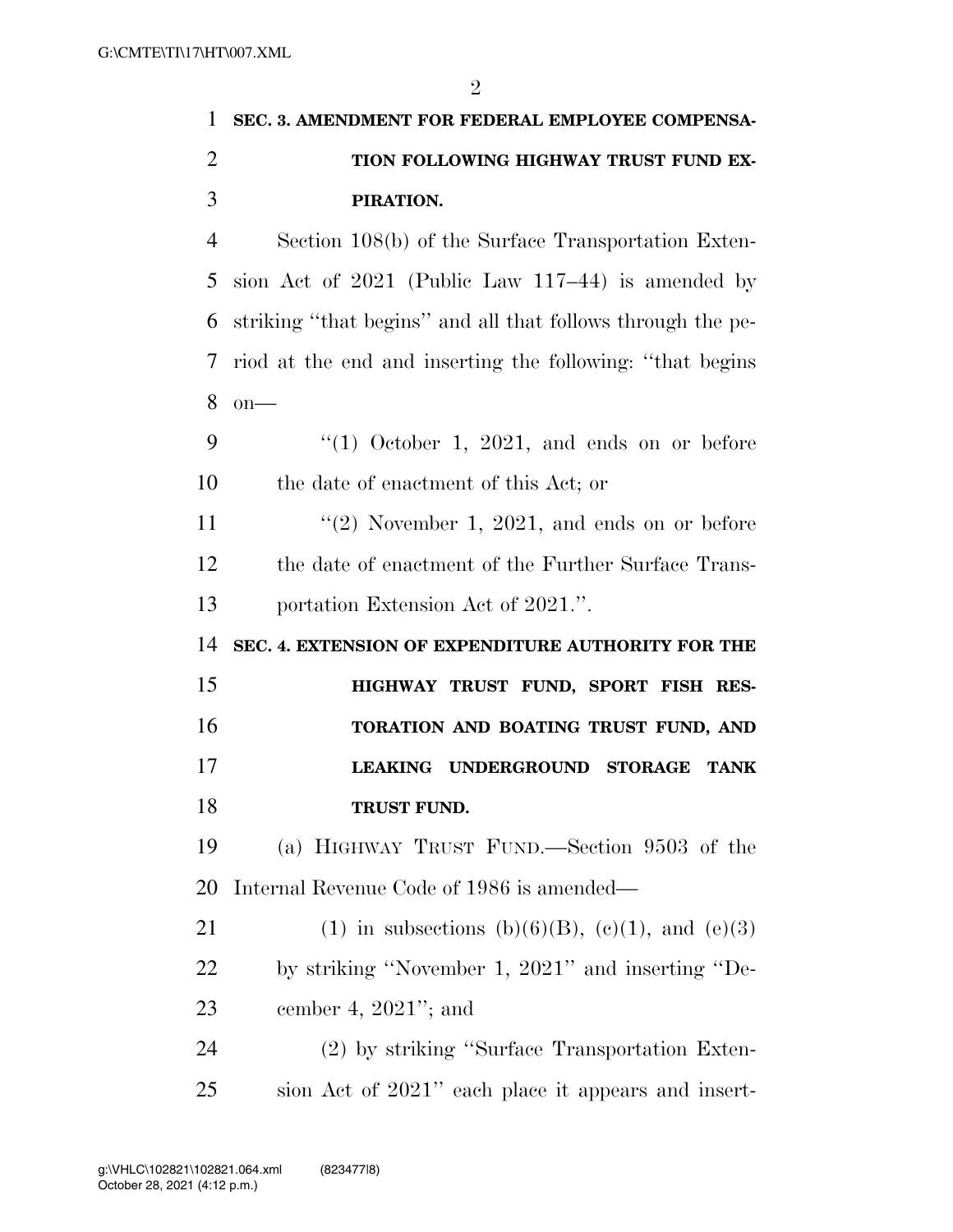ing ''Further Surface Transportation Extension Act of 2021''. (b) SPORT FISH RESTORATION AND BOATING TRUST FUND.—Section 9504 of such Code is amended— (1) in subsection (b)(2) by striking ''Surface Transportation Extension Act of 2021'' each place it appears and inserting ''Further Surface Transpor- tation Extension Act of 2021''; and 9 (2) in subsection  $(d)(2)$  by striking "November" 1, 2021'' and inserting ''December 4, 2021''. (c) LEAKING UNDERGROUND STORAGE TANK TRUST FUND.—Section 9508(e)(2) of such Code is amended by striking ''November 1, 2021'' and inserting ''December 4, 2021''. (d) SPECIAL RULE FOR AMENDMENTS.—On the date of enactment of H.R. 3684 (117th Congress)— (1) subsections (a), (b), and (c), the amend- ments made by such subsections, section 201 of the Surface Transportation Extension Act of 2021 (Public Law 117–44), and the amendments made by 21 such section shall cease to be effective; (2) the text of the laws amended by subsections (a), (b), and (c) of this section and section 201 of

the Surface Transportation Extension Act of 2021